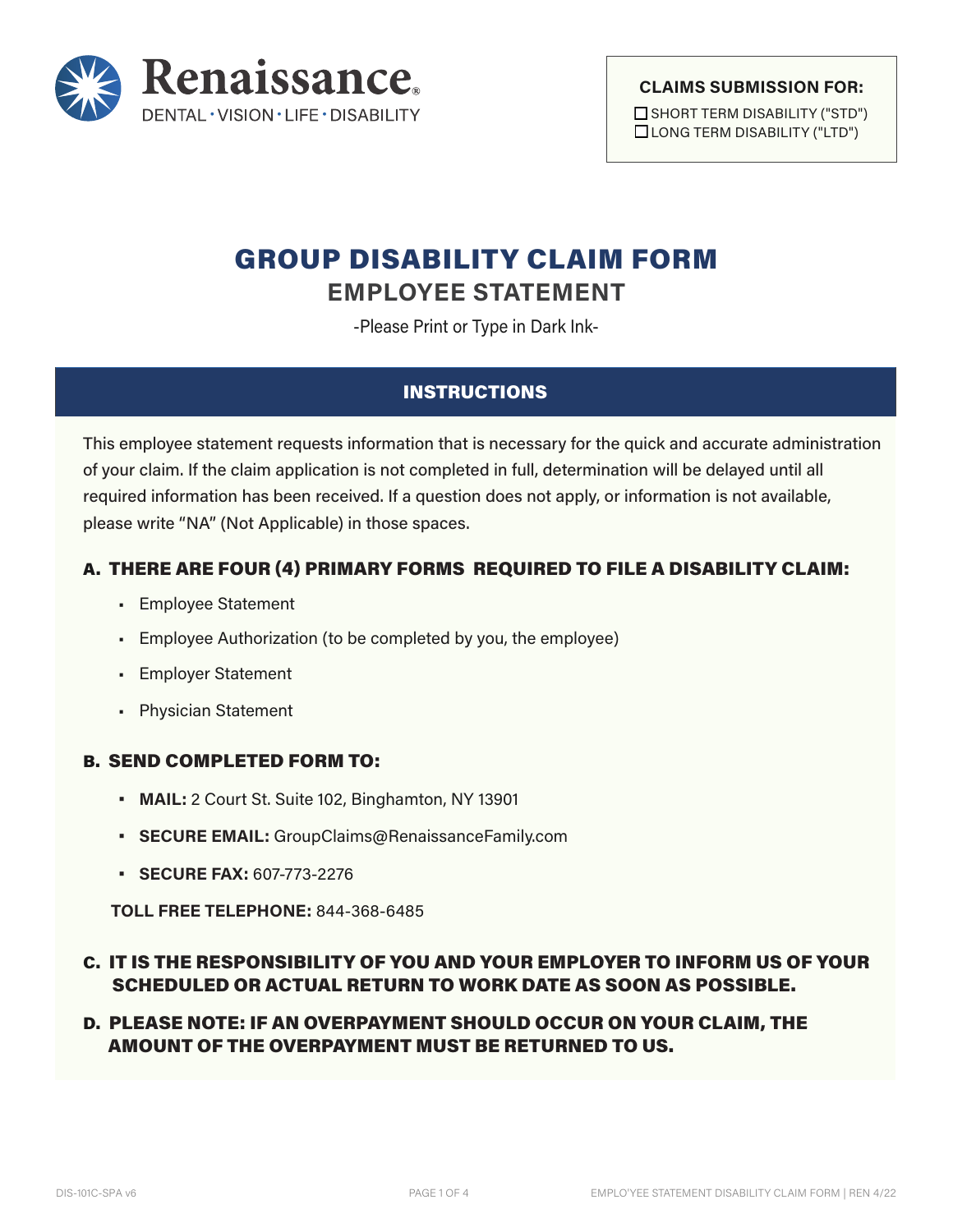| <b>SECTION I   EMPLOYEE STATEMENT</b>                                                                  |                             |                                                     |        |                               |  |  |
|--------------------------------------------------------------------------------------------------------|-----------------------------|-----------------------------------------------------|--------|-------------------------------|--|--|
| Full Name (Last, First, MI):                                                                           |                             | Phone Number:                                       |        |                               |  |  |
| <b>Social Security Number:</b>                                                                         | Date of Birth (mm/dd/yyyy): |                                                     |        |                               |  |  |
| Street Address (Include Apt#/Suite):                                                                   | City:                       |                                                     | State: | ZIP Code:                     |  |  |
| <b>Employer Name:</b>                                                                                  |                             |                                                     |        |                               |  |  |
| Employee's Occupation and Duties (Please List Occupation Duties Below):                                |                             |                                                     |        |                               |  |  |
| Date of Accident or Date of First Symptoms (mm/dd/yyyy):                                               |                             | Last Date Worked (mm/dd/yyyy):                      |        |                               |  |  |
| Illness<br>You Are Unable to Work Due To (Check One):<br>Injury                                        | Pregnancy                   |                                                     |        |                               |  |  |
| Date You Returned to Work (mm/dd/yyyy):                                                                |                             |                                                     |        | Full Time<br>Part Time        |  |  |
| If You Have Not Returned to Work, When Do You Expect to Return (mm/dd/yyyy) ?:                         |                             |                                                     |        | Part Time<br><b>Full Time</b> |  |  |
| Describe In Detail, When, Where and How Accident Occurred, or Nature of Disability and First Symptoms: |                             |                                                     |        |                               |  |  |
| Is Your Accident or Illness Related to Your Occupation?:<br>No If Yes, Explain:<br>Yes                 |                             |                                                     |        |                               |  |  |
| Have You Filed a Workers' Compensation Claim?:<br>Yes                                                  |                             | No (Please Explain Below) If No, Do You Intend To?: |        | N <sub>o</sub><br>Yes         |  |  |

| Are You Receiving Any of the Following (Check Each Benefit You Are Receiving)?: |               |                                   |                                 |                                     |               |                                   |                                 |
|---------------------------------------------------------------------------------|---------------|-----------------------------------|---------------------------------|-------------------------------------|---------------|-----------------------------------|---------------------------------|
| <b>TYPE OF BENEFIT</b>                                                          | <b>AMOUNT</b> | <b>BEGIN DATE</b><br>(MM/DD/YYYY) | <b>END DATE</b><br>(MM/DD/YYYY) | <b>TYPE OF BENEFIT</b>              | <b>AMOUNT</b> | <b>BEGIN DATE</b><br>(MM/DD/YYYY) | <b>END DATE</b><br>(MM/DD/YYYY) |
| Workers' Compensation                                                           | \$            |                                   |                                 | Unemployment                        |               |                                   |                                 |
| Social Security                                                                 |               |                                   |                                 | Other (Individual or Group)*        | \$            |                                   |                                 |
| State Mandated<br>Disability                                                    |               |                                   |                                 | Auto Insurance Wage<br>Replacement* |               |                                   |                                 |

#### **\*IF YES, GIVE NAME AND ADDRESS OF INSURER BELOW:**

| <b>Insurer Name(s) and Address (Include Apt#/Suite):</b> | City: | State: | ZIP Code: |
|----------------------------------------------------------|-------|--------|-----------|
|                                                          |       |        |           |

### **NOTE: IF THIS FORM IS NOT COMPLETED IN FULL, DETERMINATION OF BENEFITS WILL BE DELAYED UNTIL ALL REQUIRED INFORMATION HAS BEEN RECEIVED. WRITE "NA" IN NON-APPLICABLE SECTIONS.**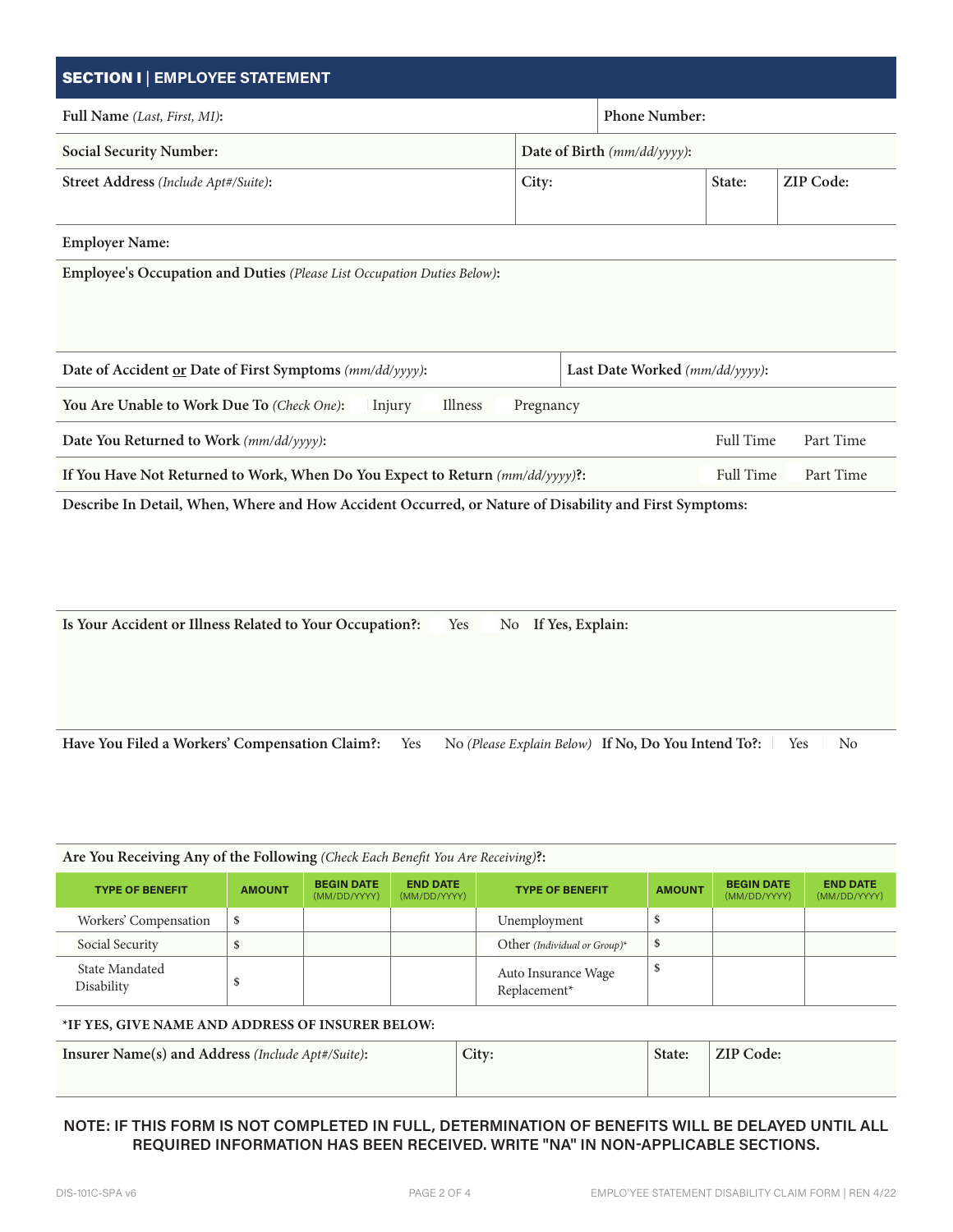### SECTION I | **EMPLOYEE STATEMENT** (CONTINUED)

| When Were You First Treated For Your Illness or Accident $(mm/dd/yyyy)$ ?: |                                                            |  |
|----------------------------------------------------------------------------|------------------------------------------------------------|--|
| Name of Healthcare Provider(s) Consulted (Last, First, MI):                | Date Consulted (mm/dd/yyyy):                               |  |
|                                                                            | Phone:                                                     |  |
| Name of Hospital(s):                                                       | Date Admitted (mm/dd/yyyy):                                |  |
|                                                                            | Date Discharged (mm/dd/yyyy):                              |  |
| Have You Ever Had Same or Similar Condition In the Past?:<br>Yes           | No If Yes, List Name and Address of Hospital/Doctor Below: |  |
| Name of Physician(s) Consulted (Last, First, MI):                          | Date Consulted (mm/dd/yyyy):                               |  |
|                                                                            | Date Admitted (mm/dd/yyyy):                                |  |
|                                                                            | Date Discharged (mm/dd/yyyy):                              |  |
| Name of Hospital(s):                                                       | Date Admitted (mm/dd/yyyy):                                |  |
|                                                                            | Date Discharged (mm/dd/yyyy):                              |  |

If benefits are approved and you wish to have optional additional withholding from your check for Federal Income Tax purposes, please submit a completed IRS form W-4S. A link to the form is located on our website at **RenaissanceBenefits.com/claim-forms.**

#### **BY SIGNING BELOW I AGREE THAT THE ABOVE STATEMENTS ARE TRUE AND COMPLETE TO THE BEST OF MY KNOWLEDGE AND BELIEF.**

**Signature of Employee** *(Your signature is required for benefit consideration)* **Date Signed** *(mm/dd/yyyy)*

#### **NOTE: IF THIS FORM IS NOT COMPLETED IN FULL, DETERMINATION OF BENEFITS WILL BE DELAYED UNTIL ALL REQUIRED INFORMATION HAS BEEN RECEIVED. WRITE "NA" IN NON-APPLICABLE SECTIONS.**



#### —State Fraud Warnings on Following Pages—

Underwritten by Renaissance Life & Health Insurance Company of America, Indianapolis, IN, and in New York by Renaissance Life & Health Insurance Company of New York, Binghamton, NY. Both companies may be reached at PO Box 1596, Indianapolis, IN 46206. Products may not be available in all states or jurisdictions.

PO Box 1596, Indianapolis, IN 46206 | **RenaissanceBenefits.com**

*X*